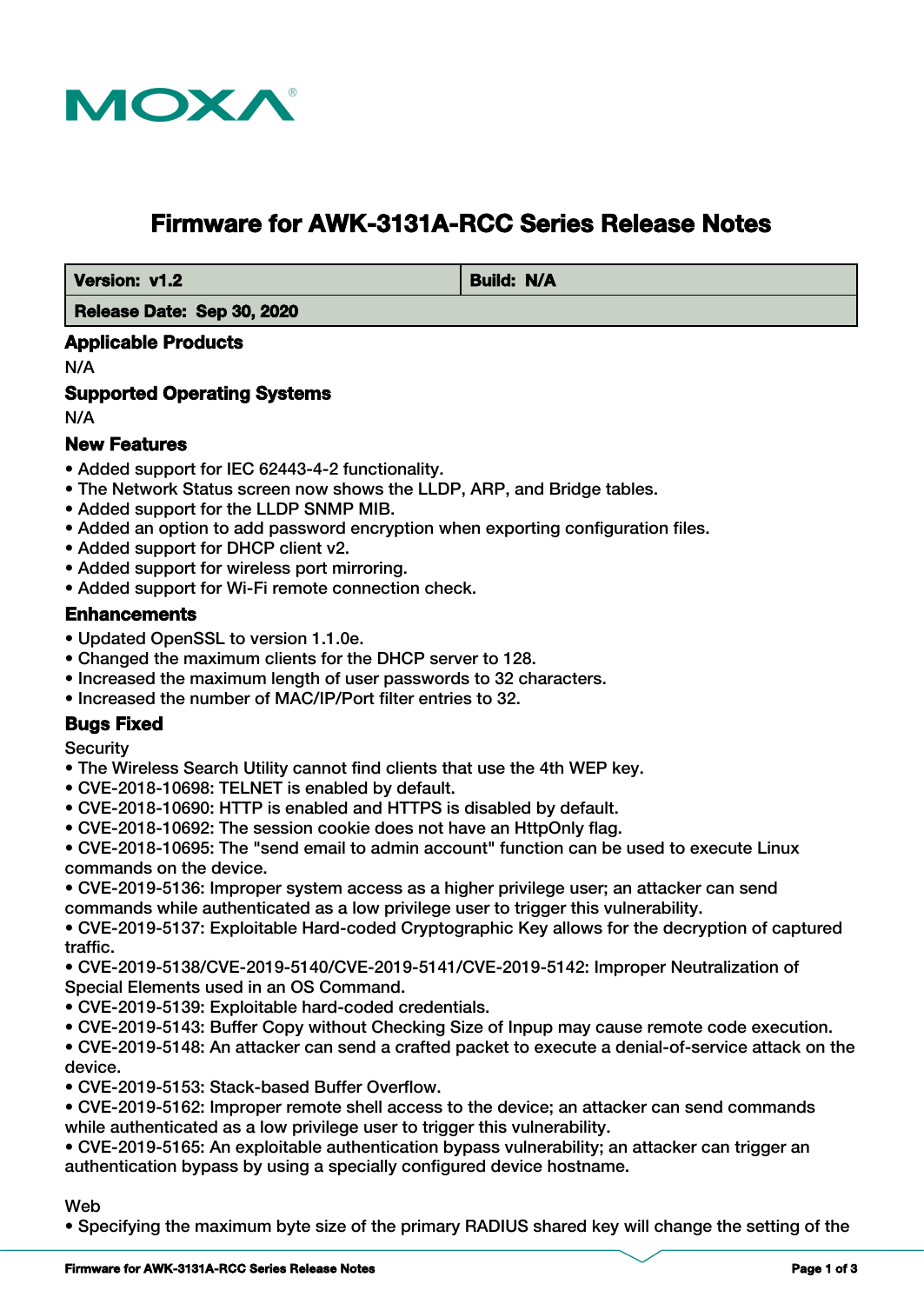

secondary RADIUS server IP.

• Users are unable to configure RSTP settings when the device is in ACC operation mode.

#### **DHCP**

• Users are unable to set the number of DHCP server users to more than 128.

Function

• The ACC connection may sometimes fail when the ACC master power input status changes.

#### **Changes**

• Changed the default system description to the device model name.

#### **Notes**

N/A